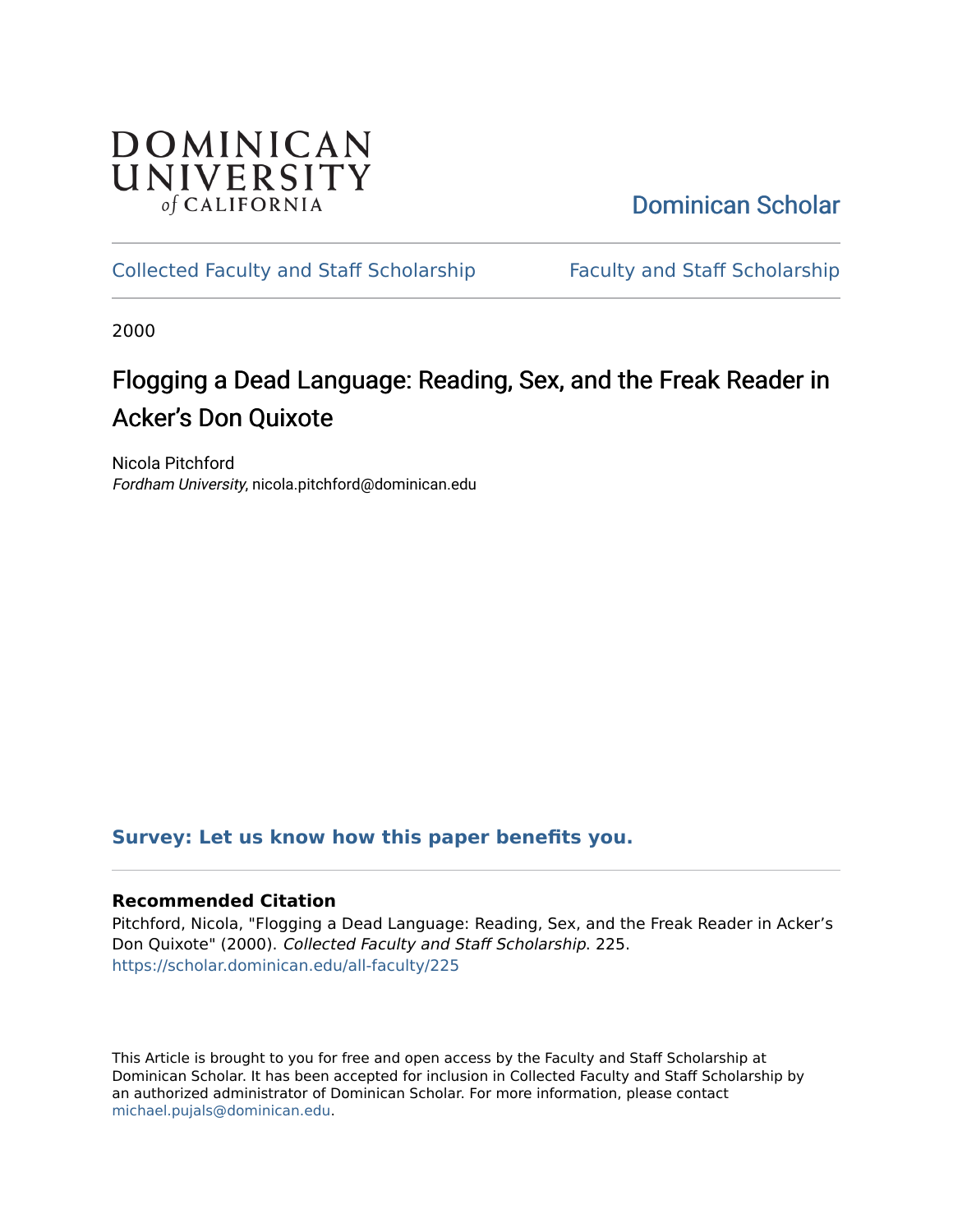-------------------------------------------------------------------

 Flogging a Dead Language: Identity Politics, Sex, and the Freak Reader in Acker's Don Quixote

 Nicola Pitchford Fordham University pitchford@fordham.edu

 © 2000 Nicola Pitchford. All rights reserved. -------------------------------------------------------------------

- 1. Pastiche is central to the resistant politics of Kathy Acker's writing--yet she would appear to agree with Fredric Jameson's influential critique of pastiche as "the wearing of a linguistic mask, speech in a dead language" (17). Her 1986 novel Don Quixote is all about having to speak "in a dead language" in the absence of a more "healthy" norm. It begins with the death of the protagonist, a female version of Cervantes's knight, who then goes on to narrate much of the subsequent story. Acker explains, "BEING DEAD, DON QUIXOTE COULD NO LONGER SPEAK. BEING BORN INTO AND PART OF A MALE WORLD, SHE HAD NO SPEECH OF HER OWN. ALL SHE COULD DO WAS READ MALE TEXTS WHICH WEREN'T HERS" (39). The novel then proceeds by plagiarism and pastiche, as Quixote goes on a quest--for a heterosexual love unsullied by patriarchal power relations--through fragments of numerous existing texts. Quixote rereads and pieces together a whole range of textual scraps, from Machiavelli's The Prince to a Godzilla movie. What becomes clear in her eccentric survey of (primarily) Western culture is that the lost, healthy linguistic norm is more than unhealthy for female readers--indeed, it is deadly.
- 2. The novel is motivated by the idea of both reading and speaking "in a dead language"--but "flogging a dead language" seems a more apt description of Acker's strategy, in more ways than one. For both the reader in and the reader of the novel, the act of rereading that pastiche entails can seem like flogging a dead horse, in the sense of merely covering once again the familiar ground of the already said. Of course, the same has been said of any reading in postmodernity where all language may well be dead, having belonged properly to a previous historical moment that gave it life and from which it has now been dissociated by forces of commercial appropriation and cultural amnesia. But this generic deadness that Jameson identifies as inherent in postmodern writing is not quite what I wish to explore.
- 3. Rather, I want to attempt to account for what I see as a particular familiarity, and perhaps a particular tendency toward exhaustion and redundancy, that accompanies reading Acker's texts from this period in her career, a period characterized by Acker's extensive use of pastiche or what she frequently refers to as "plagiarism." In what follows, I look at what happens to and through the act of reading, to ask how reading is connected to agency. Despite the considerable difficulty of Acker's experimental novels, reading them can become an activity weighed down by a certain deadening obviousness. I want to suggest that this lifelessness derives from Acker's attempts to construct, through pastiche, a community of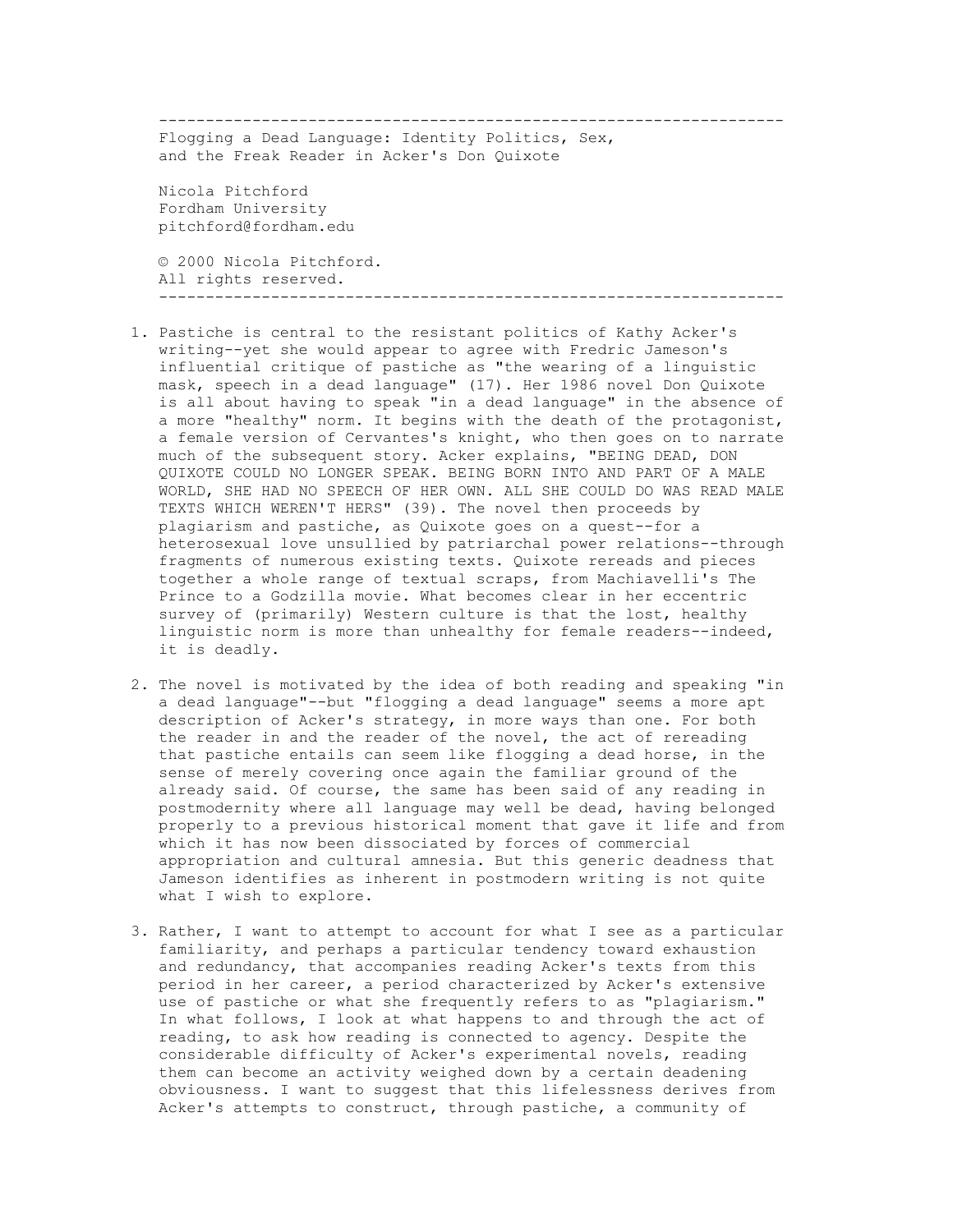readers defined by their opposition to traditional literary culture. I want also to argue that her deployment of pastiche in specific contexts--especially sexual contexts--in fact complicates and undermines the static and oversimplified role that she sometimes seems to offer her reader. In such moments, a complex interplay of various possible readerly identifications creates a contingent and particular version of agency.

- 4. In a chapter on Acker in his recent book on literary celebrity, Joe Moran has suggested that in both her public persona and her work, Acker "puts forward two contrasting views of identity--one textual and one essentialist" (142). While he locates these competing versions in Acker's characters and in her own public performance of the (death of the) author, I wish to extend his observations and apply them also to the modes of reading suggested by her texts, and by this novel in particular. The "textual" version of identity, generally celebrated by those critics friendly to Acker's work, is readily apparent in the cut-and-paste technique of Don Quixote, in which borrowed textual fragments are reanimated by their juxtaposition. Here, language (my metaphorical dead horse), along with the social identities it produces, is like Quixote's skinny nag Rocinante, who by all rights should be dead but who keeps lurching doggedly forward to the next flogging. In Acker's version, the old horse often described by Cervantes as a "hack" acquires the nickname "Hackneyed." Aside from the association with hackneys, the plodding and reliable work horses once used to draw London cabs, the horse's new name also, of course, refers to tired and commercially corrupted ways of writing. ("Hackney" can also mean a prostitute of the non-literary sort.) Acker's narrator notes the name's evocation of fruitless repetition, telling us that "Hackneyed" means "'a writer' or 'an attempt to have an identity that always fails'" (10). And indeed, stable new identity never emerges from Quixote's quest or from Acker's novel, for the characters move from one borrowed text to another, frequently switching names, genders, and even species. But in the repeated attempt to reread and rewrite the dead language in a new context, the failure of identity to become stabilized creates a sense of liveliness, play, and subversive possibility.
- 5. Moran suggests that the failure of such pastiche to produce a wholly new language or a definitive new reader can itself become reified as a permanent condition and thus, in his argument, Acker's "textual" model of identity gives way to an "essentialist" model in which the apparent fluidity of identity collapses into the bohemian stereotype of the outsider or rebel, the person who is always defined against mainstream values: (glorious) failure embodied. When viewed from the perspective of the act of reading, rather than as a model of identity-construction, the failure of pastiche seems to lead to a more oppositional reading strategy. I would argue, however, that this oppositional mode is actually a symptom of "dead language" and the social relations embalmed within it, rather than an act of revivification and agency.
- 6. Acker attempts to put agency into pastiche by creating an "outsider" reader--someone who is not the typical implied reader of a patriarchal literary tradition. Within the text, this outsider is Quixote, the female knight. Through Quixote, Acker reveals the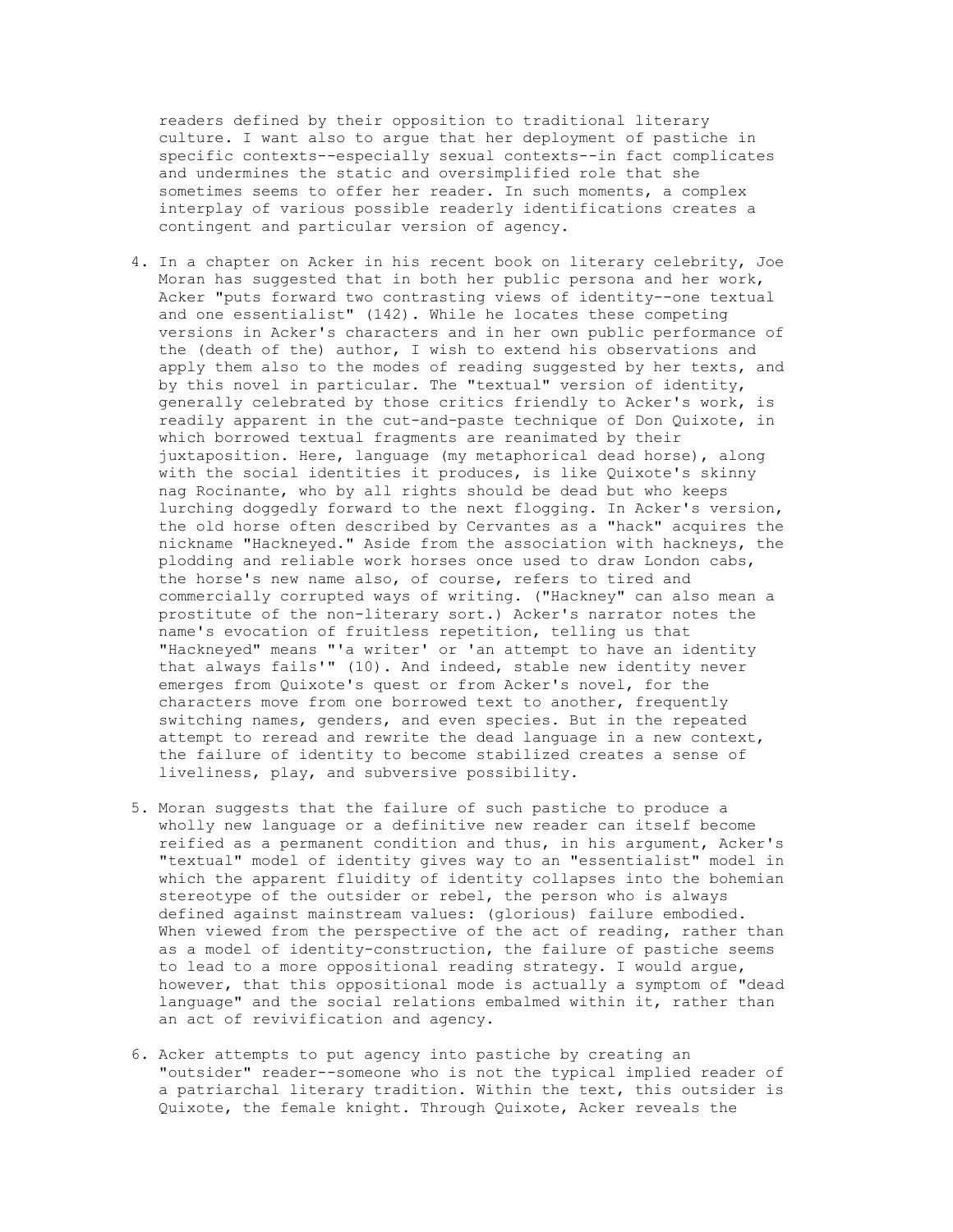paradoxical position available to the female reader/hero. Readers must be desiring beings, for desire moves us to read; yet women are positioned in this tradition as the passive objects of desire. Thus, one cannot both be active, able to join the classic textual reader/hero on his quest, and female, like the object of the hero's quest. As Acker puts it, "Finally Don Quixote understood her problem: she was both a woman therefore she couldn't feel [active] love and a knight in search of Love. She had had to become a knight, for she could solve this problem only by becoming partly male" (29). For Acker's Quixote, the ability to pursue sexual love is the key to female agency. Yet women who pursue sexual love have always been punished or written out of the text, and thus as Quixote puts it, the dilemma of female agency is, "If a woman insists she can and does love and her living isn't loveless or dead, she dies. So either a woman is dead or she dies" (33).

 7. This impossible location leads Quixote to sift through other texts for a figure who is both exiled from the existing order and yet able to act upon it. This figure will represent the outsider reader who, her experience distorted or excluded by canonical texts, nevertheless turns those texts to her own purposes. Quixote settles on the pirate. The pirate is a thief, or a plagiarist like Acker herself. One of Quixote's companions, declaring herself a pirate, sings "I who will never own, whatever and whenever I want, I take" (199). Quixote suggests that this myth of the text-thieving, exiled pirate can be the basis not only for a mode of reading but for a different vision of community and social relations:

> Even a woman who has the soul of a pirate, at least pirate morals, even a woman who prefers loneliness to the bickerings and constraints of heterosexual marriage, even such a woman who is a freak in our society needs a home.

Even freaks need homes, countries, language, communication.

 The only characteristic freaks share is our knowledge that we don't fit in. Anywhere. It is for you, freaks my loves, I am writing and it is about you. (201-02)

 By recombining the old, purloined chunks of language into a new pastiche, Acker claims, formerly exiled readers can create a language--and thus a community--that supports a different notion of (female) identity and female romantic-sexual desire. The agency to create that change depends on rereading from within a new, previously excluded context.

 8. Acker's use of the image of the outlaw community of pirate-freaks, formed from the scraps of old stories, and her direct address here to "you, freaks my loves" raise important questions about which readers possess agency in her model. Does she, as Moran suggests, essentialize "the outsider" both as the reader in her text and as the reader of her text? Acker's novels from the 1980s do begin to reproduce certain predictable patterns, and these can seem to result in fixed and frozen relationships between readers and texts. But here it seems important to place Acker's desire for oppositional community in the context of the cultural politics of the 1980s. By situating Acker this way, I hope to identify those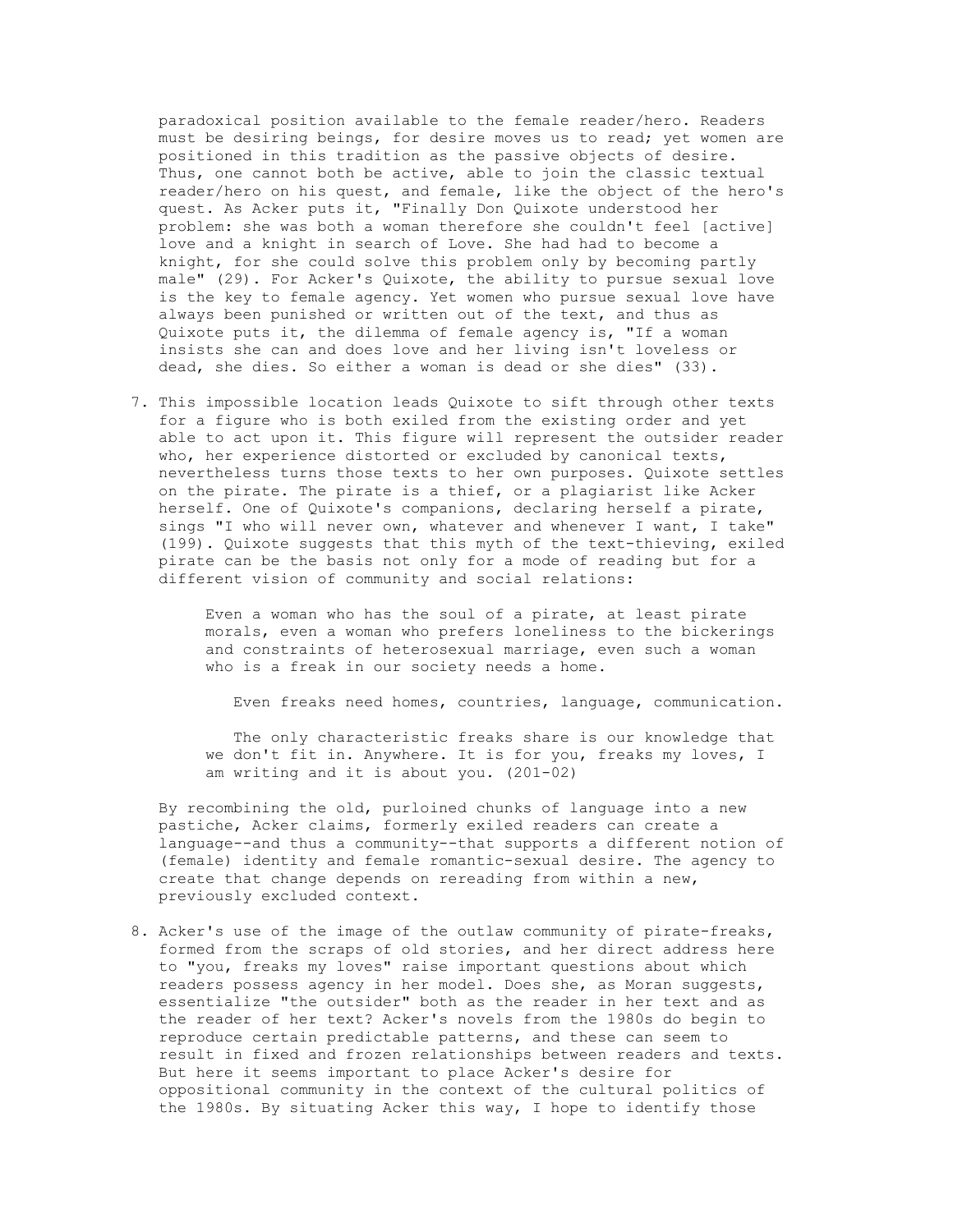elements of Don Quixote that might produce the most fruitful interventions in gendered and otherwise power-inflected modes of reading that persist far beyond the mid-1980s. Historicizing Acker may also account for some readers' sense of Acker's work as curiously dated or old-fashioned in its "punk" vehemence.

- 9. There is no doubt that Acker's writing came into its own at some point in the 1980s. In 1984, Acker's work was damned as failed parody and labeled "abusive to women" in The New York Times Book Review (Hoffman 16; qtd. in Jacobs 53). Four years later, the same publication installed her as the "darling of the mid-1980s downtown Manhattan arts scene" (Gill 9), comparing her to Gertrude Stein and paying tribute to "the seriousness of Ms. Acker's purpose" (Dillard 9). She had moved from obscure publishers to Grove in 1983. Moran traces her (slightly earlier) trajectory in Britain, with the "major breakthrough" being Picador's 1984 publication of Blood and Guts in High School and Acker's subsequent appearance on the television arts program, The South Bank Show (132).
- 10. Moran understands Acker's rise to fame from the Lower East Side milieu of the 1970s as part of the culture industry's tendency to gobble up "cool" subcultures. However, in Acker's specific case, Moran argues that that tendency was ironically abetted by the particularly local and personal context in which she had become a known personality:

 I would suggest that Acker's avant-garde fame relied primarily on the fostering of a sense of dialogue and community between artist and audience which initially thrived within the concentrated atmosphere of New York's punk art scene in the late 1970s. As with many other avant-garde groupings, the feelings of marginality and difference from the mainstream created the need for a network of like-minded souls who could provide mutual support and encouragement. (139)

 The speculative economy of the time led to an unprecedented acceleration in the commercialization and assimilation of arts subcultures.[1] In addition, the "sense of dialogue and community" that Acker's work brought from its initial position of "marginality and difference" found a certain kinship--albeit ambivalently--with the contemporaneous movement toward identity politics in academic (and, to some extent, popular) feminism.[2]

11. Writing in 1988, Jill Dolan defines "identity politics" as "the current tendency in feminism to valorize cultural and ethnic differences" (86). Indeed, the exploration of difference was a central concern of US feminism in the 1980s; much as Acker's work does, it brought together two strains of feminist theory--one focused on identity and another on its impossibility. Both were aimed at decentering a homogeneous "woman" that theorists saw as having merely replicated, within feminism, the hegemonic position of the mainstream male. Susan Gubar (perhaps understandably aggrieved, as a frequent target of allegations that the perspective of white women had monopolized academic feminism in the previous decade) traces these two strains in her sweeping critique of developments in feminist criticism during that period: the first was a series of essays and books that defined the terrain of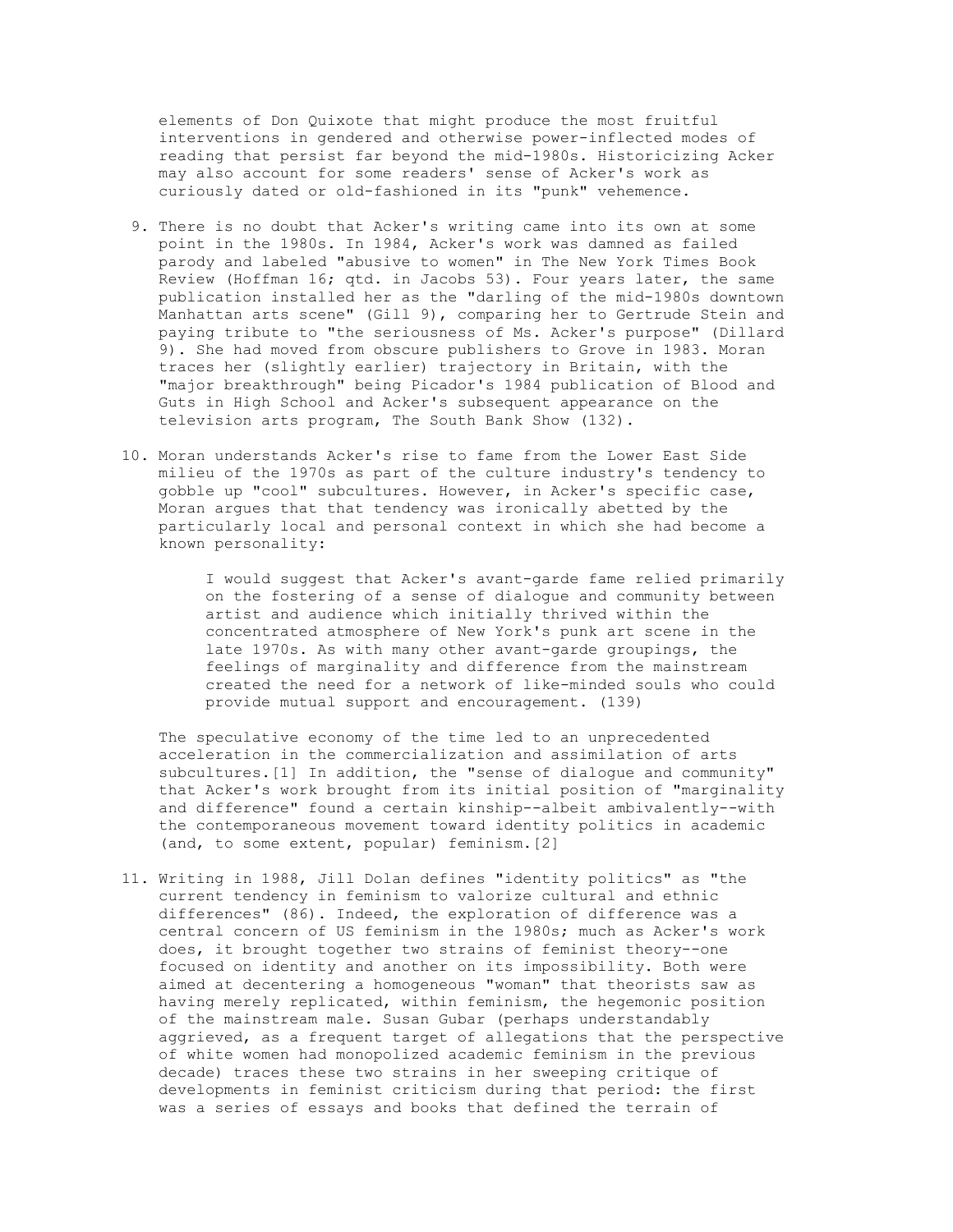identity politics by emphasizing the axes of race, class, and sexuality as frequently more determinative than gender in their effects on experience, subjectivity, reading practices, and the location of common political interests. Gubar argues that much of this work fruitfully challenged the racial bias of an earlier feminism, but in doing so also implied the debilitating breaking down of the identities "woman" or "feminist" into an ever-proliferating "string of hyphenated adjectival qualifiers" (891). The second tendency was the work of poststructuralist feminists, who "sought to use the race-based interrogation of the term women" to question ideas of identity altogether (894). Although poststructuralism is ostensibly incompatible with the affirmations of authenticating experience often central to identity politics, Gubar suggests that the two often functioned hand-in-hand (in her view, destructively) to privilege difference as the key term in any epistemology, whether retaining the label "feminist" or not.

12. Acker was deeply ambivalent toward--if not outright suspicious of--various manifestations of identity politics within and outside the feminist movement. In an interview from the collection Angry Women (1991), Acker expresses both her desire to be recognized as "different" and a critique of those who mark such boundaries too exclusively:

> A gay friend of mine said something interesting to me. I asked her if she differentiated between gay and straight women, and she said, "Yes, women who are gay are really outlaws, because we're totally outside the society--always." And I said, "What about people like me?" and she said, "Oh, you're just queer." Like--we didn't exist?! [laughs] It's as if the gay women position themselves as outside society, but meanwhile they're looking down on everybody who's perverse! Which is very peculiar.... (Juno 182; brackets and ellipses in original)

 It is precisely in Acker's textual exploration of the "perverse" reader--in the way she positions implied readers of her sexually explicit scenes--that she offers a way of turning the tension between identity politics and poststructuralism into a fruitful articulation of difference. I will explore the "perverse reader" in more detail in a moment. Before I do, however, I want to explore the ways in which the intersection of the two strains of 80s feminism--and the resulting emphasis on difference--is evident in Don Quixote and other Acker novels from the period.

13. On the one hand, Acker's kinship with identity politics is made manifest in Don Quixote by her ongoing affirmation of difference as a fundamental and total condition--as illustrated by the passage on "freaks," above ("we don't fit in. Anywhere"), the recurring image of the pirate or outlaw, and by her development of an epistemology based on reading from the position of the unorthodox and impossible (because either she "is dead or she dies" [33]) sexually desiring woman. On the other hand, Acker's allegiance to a more poststructuralist tendency is evident not only in her explicit and much noted references to particular theorists and their concepts--for example, two characters' discussion of Deleuze and Guattari, Lacan, Althusser, Derrida, and Foucault (54)--but also in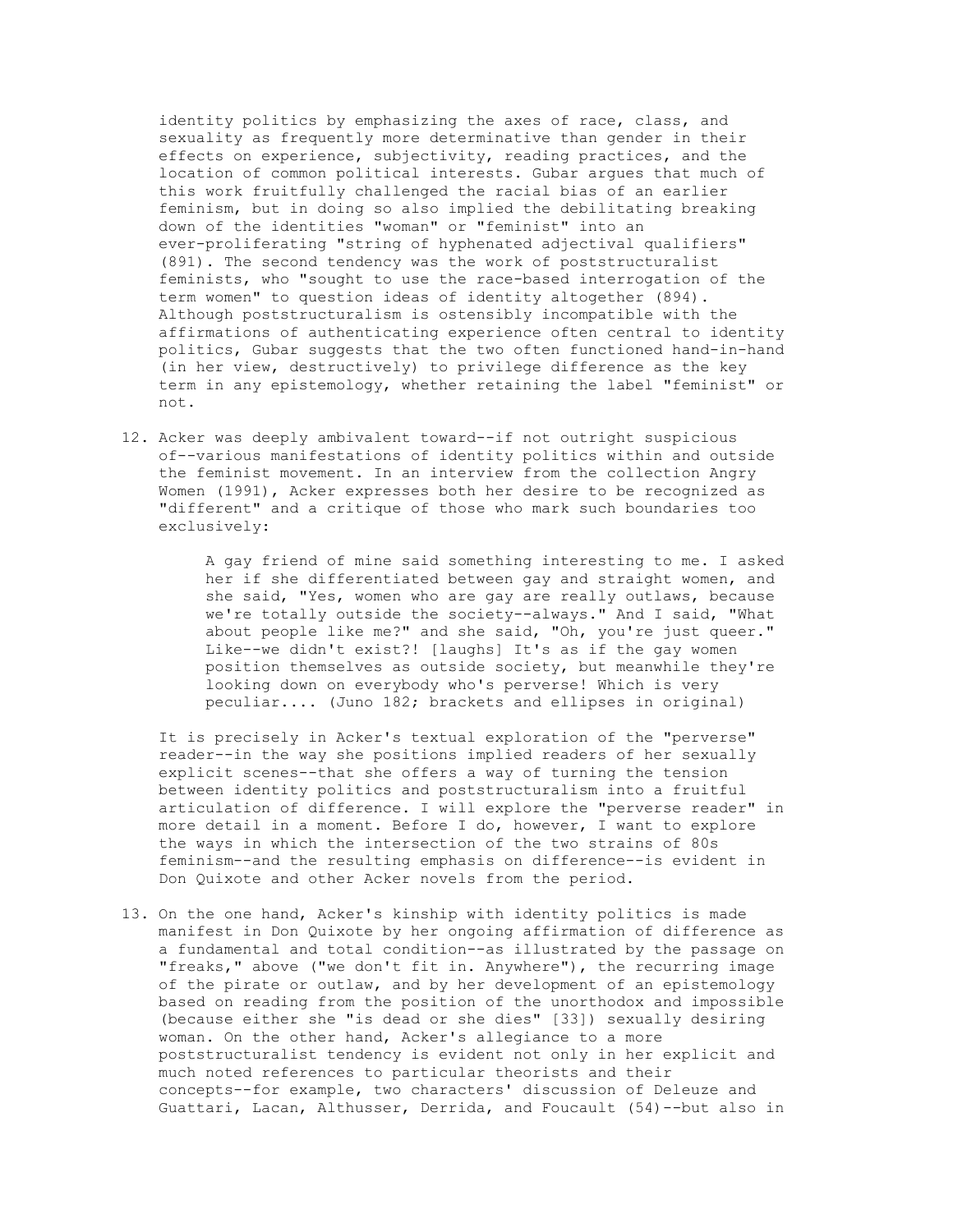her refusal to respect the identity-category boundaries drawn between various groups of outsiders.

14. For example, in a "vision" that Quixote recounts toward the end of the novel, Acker appears to appropriate the practice of Voodoo as an image of her own subversive textual bricolage. Quixote describes a "little church":

> The church was a Haitian church. Being Haitian it held all practices including every sort of fucking and Voodoun. All ways were allowed: all cultures: aloud.... Inside, the priests use nailpolish bottles, raw rums, and whatever they can get their hands on for everything. (193)

 Here, as elsewhere, Acker transmutes apparently stable cultural differences--here the culturally specific religious practice of Voodoo--into a disruptive textual strategy. In her earlier My Death My Life by Pier Paolo Pasolini, Voodoo appears even more explicitly as a disruptive and "nominalist" textual strategy. In Don Quixote, Acker likewise uses over-simplified notions of Arabic cultural tradition to construct another mise-en-abyme (as she will do in her later novel, Empire of the Senseless):

 Unlike American and Western culture (generally), the Arabs (in their culture) have no (concept of) originality. That is, culture. They write new stories paint new pictures et cetera only by embellishing old stories pictures... They write by cutting chunks out of all-ready written texts and in other ways defacing traditions: changing important names into silly ones, making dirty jokes out of matters that should be of the utmost importance to us such as nuclear warfare. (25; ellipses in original)

 Then--like the "Arabs" whose cultural construction she clearly parodies--Acker proceeds to "mak[e] dirty jokes out of matters that should be of the utmost importance to us such as nuclear warfare" as she stages a scene in which Richard Nixon dismisses the SALT negotiations while engaged in sex with his wife (110).

15. Haitian Voodoo practitioners or Arabs--such indiscriminate, dehistoricized appropriations of various marginalized identities or experiences within the text may function in two somewhat contradictory ways: to mark a radical skepticism toward the construction and narration of identity, and also to signify a desire for an undivided community of rebels, unified by their shared exile from the social mainstream. It is possible that by blurring together the two approaches to difference, Acker risks losing the potential benefits of both: in creating a universal "other" marked only by non-specific difference, she compromises the resistant power of particular, local histories (one of the strengths of identity politics) while simultaneously giving up poststructuralism's deconstructive ability to work upon the difference also inherent in the hegemonic male subject. My question is, to what extent does the reading practice that Acker offers in Don Quixote leave the implied reader locked, albeit oppositionally, within the "dead" and deadening social relations inscribed in the original texts she borrows, simply occupying the space they reserve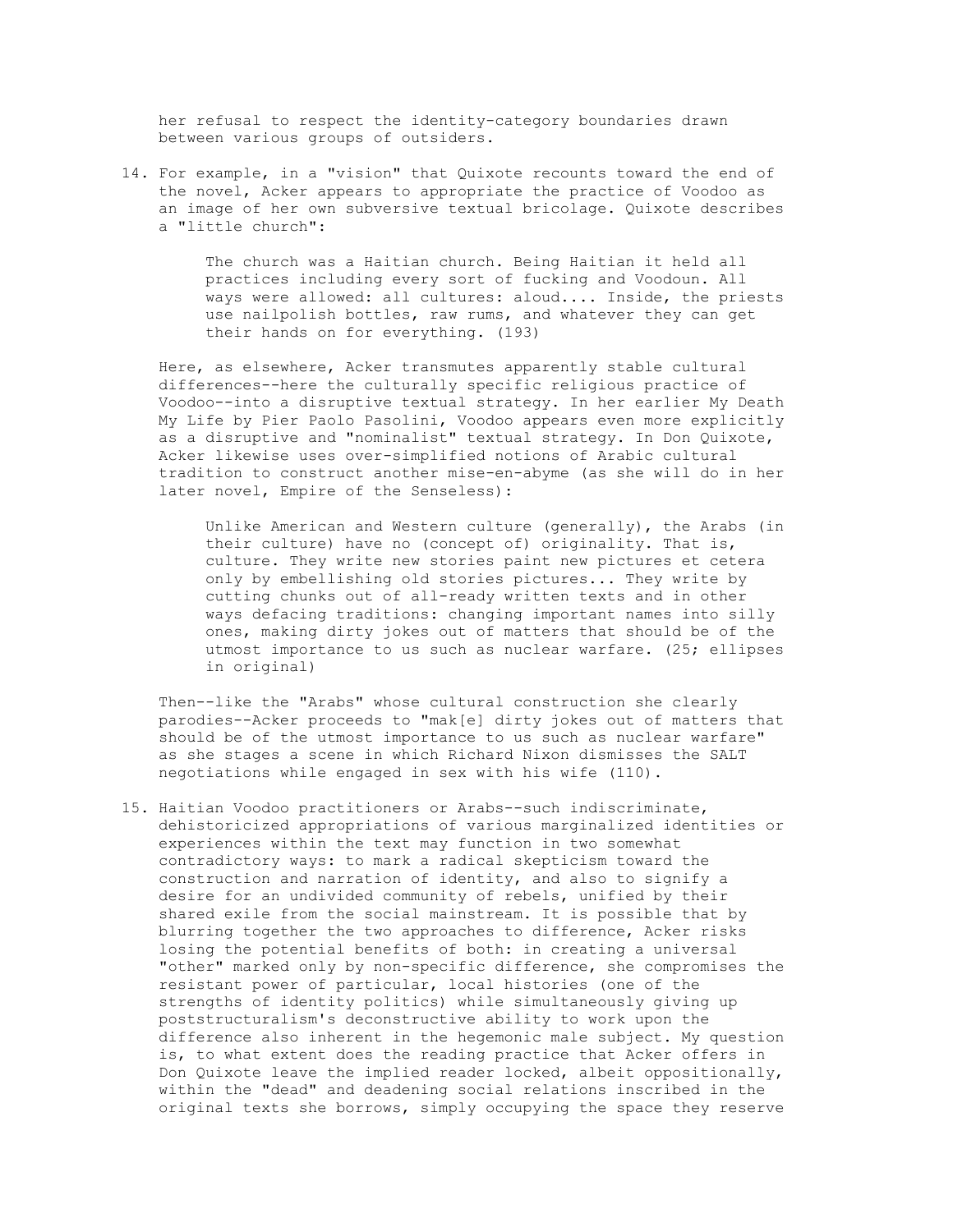for the "other"? To answer this question, I want to focus on her construction of the previously excluded reader as the location from which the novel's implied reader approaches the incorporated materials that comprise its pastiche.

- 16. I turn, again, to Jameson, specifically, to the sections of Postmodernism in which his attention shifts from the text and its production to the effects of reading pastiche. Jameson redirects his focus in order to answer a question that is similar to the one I'm asking here of pastiche in Acker's work: whether textual pastiche can open up the control of literary meaning to a wider range of (less conventionally privileged) readers and ways of reading. Discussing aspects of Claude Simon's Conducting Bodies (Les corps conducteurs), Jameson suggests that "for one long moment, the moment in which we read [such] texts," the process of reading becomes not mere reception but itself an active moment of textual production (146). The reader must work to produce the text because Simon's extensive use of dislocation (in terms of plot, character, and scene description) and his incorporation of other, borrowed texts and images--techniques shared by Don Quixote--make it impossible to "make sense" in any conventional, more passive fashion.
- 17. Jameson speculates that this moment of reading as active production--a moment which I would call a potential moment of agency--might also present something of a utopian image of labor. Primarily, of course, producer and consumer become one--self-sufficient and self-sustaining--as the single reader embodies both roles. But there is also a more complex change taking place; Jameson suggests that in these circumstances, "reading undergoes a remarkable specialization and, very much like older handicraft activity at the onset of the industrial revolution, is dissociated into a variety of distinct processes according to the general law of the division of labor" (140). Rather than merely contributing to the displacement and dehumanization of the skilled craftsman, such processes of "deskilling" also entail a certain democratization, creating "forms of labor that anyone can do" (146). This analogy adds a material-historical angle to the openness and multiplicity of the Barthesian "text," implying its availability not only to more numerous readings but also to more numerous readers. The new, active reading required by Simon's novel and Acker's, therefore, might not only produce agency (as readers, like Acker herself, find new ways to make use of the text in question) but might also render the traditional materials of western culture available to use by more diverse groups of people--not just the original, intended readers.
- 18. This "deskilled" reading certainly seems evident within Acker's novel, where her Quixote stands in for the reader of the novel; both in the specific textual interpretations Acker's Quixote performs and in her overall language and tone as narrator, Quixote seems to model a sort of subversive stupidity. Following Cervantes's mad knight, Acker's protagonist is the very type of the misreading literalist, reading at a level of interpretation that "anyone could do." She is not only the wrong (unintended) reader of these "male texts"; she also consistently reads wrong, as when she (again following Cervantes) mistakes a procession of penitents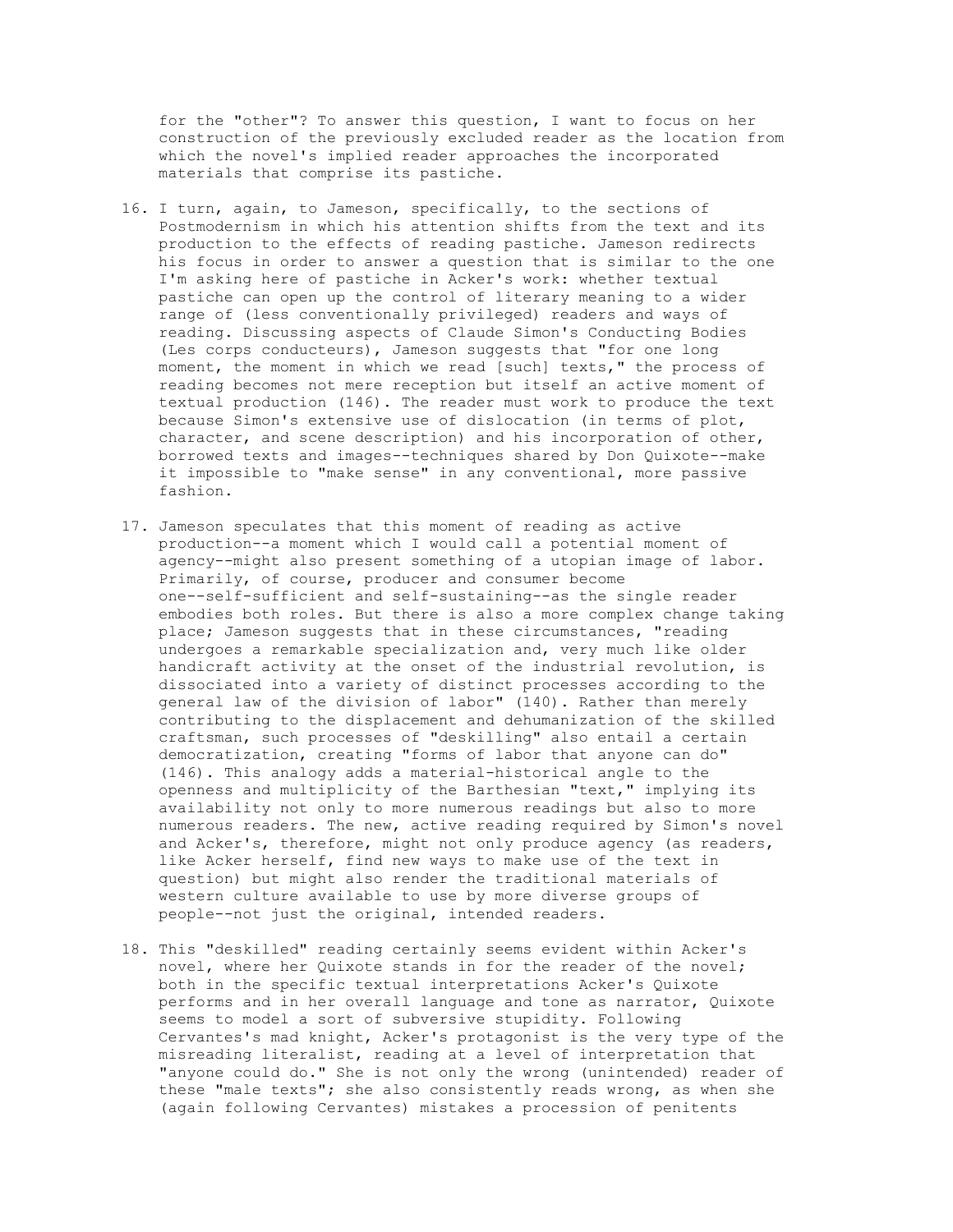carrying a figure of the Virgin Mary for a kidnapping in progress (177). As far as there is one narrative voice among all the shifting fragments, it is the voice of a stubborn misreader, a reader who consistently focuses on the wrong things and fails to notice the things to which she should pay attention if she were to produce a sophisticated reading. This narrative voice thinks Shakespeare's Juliet is supposed to be a nymphomaniac; later, speaking as Jane Eyre, she complains that the worst thing about her boarding school is the lack of privacy in the dormitory for masturbation. Likewise, Acker's language is relentlessly non-literary, profane, and full of slang: for instance, her Oedipus declares non-poetically, "I am the biggest shit in the world" (147).

- 19. Acker's exemplary (mis)reader might be likened to Bakhtin's carnival fool, whose apparently stupid insistence on supposedly minor or self-evident points reveals society's hypocrisy and the fundamental contradictions of ideology (Bauer 11). The carnival fool's stupidity is a weapon against the words and the power of the mighty. In this sense, Acker's deliberate "dumbing down" and lowering into bawdiness of canonical great works might also be a democratization.
- 20. However, Jameson ultimately concludes in the case of Claude Simon that the equation of "deskilled" reading with democratization of the text does not, in fact, hold up. Simon's textual pastiche fails to offer a sustainable image of utopian conditions of production precisely because of its fragmentation and multiplicity. Echoing the famed Brecht-Lukács debates about modernist technique, Jameson concludes that such art can only offer knowledge of society in the form of "symptom[s]" or random "data"; these data fail to cohere into an overall vision of society as a totality (151).
- 21. Jameson also offers what I would call a common-sense reason why these texts' production of a level of reading that "anyone can do" does not result in greater readerly access: he stops to ask who actually reads "so highly technical an elite literary artifact" (146). While access to the means of production may exist in theory, in material terms "the very experience of art itself today is alienated and made 'other' and inaccessible to too many people to serve as a useful vehicle for their imaginative experience" (147). And if this is true of "art itself," it need not be demonstrated that stylistically complex novels like Don Quixote are an even more specialized and rarefied taste, no matter how critical they may be of the closed world of traditional literature. This is, of course, part of their "hip" allure.
- 22. I would go further, to suggest that the conditions limiting who actually reads reside not only in social relations extrinsic to the text (although these are frequently the most compelling barriers to access); they are also written into Acker's practice. By this I don't mean that pastiche, like satire, necessitates a certain level of education or familiarity with the original texts being borrowed, if one is to "get it" in full. I do not mean, in other words, that one must actually be skilled to catch on to Acker's "deskilled" reading, for her irreverent and anti-aesthetic tone, her blunt and obscene vocabulary, her incorporation of some widely-known sources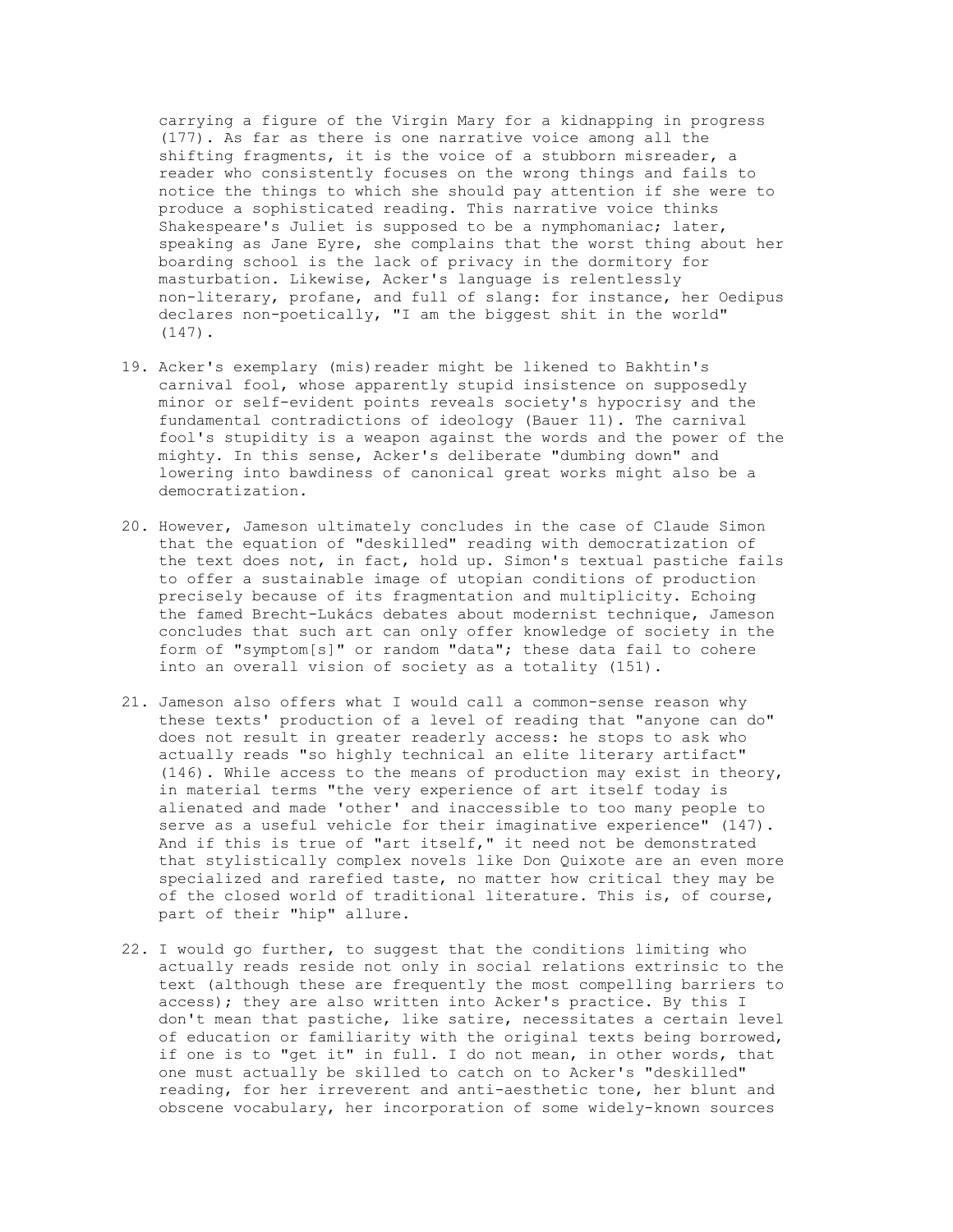(such as popular Shakespeare plays and "commercial" movies), and her focus on scenes of political and personal abuse and domination allow more casual readers, I would argue, to understand a large part of what she's doing.

- 23. Rather, Acker constructs a reading dynamic that depends on a double construction: an implied "insider," the conventionally right reader who has an insider's relation to the textual tradition Acker invokes and a more powerfully implied "outsider," the wrong reader, the freak. This "freak reader" is defined against that other, shadow reader. To take up any agency Acker's strategy might offer, you may not need to know the original texts, but you do need to know that another, more authorized way of reading them preceded Acker's/Quixote's--and that against that authorized reading you must also define your own.
- 24. In Don Quixote and elsewhere, Acker tacitly privileges the deskilled reading and the freak reader in the way she deploys obscenity and sexuality. She often inserts obscenity into canonical texts, or juxtaposes them with originally obscene materials such as, in Don Quixote, an episode from the Marquis de Sade's Justine. The sexuality of Acker's novels never tries to pass as literary erotica; rather, it is bluntly rendered in the language of hard-core pornography ("fuck," "cock," and "cunt"), frequently violent and abusive and, when not so, often puerile and scatological ("I'd like to fuck the shit out of you. I'd like to stick my thingy-dingy up your witchy-washy" [88]). Her work has been branded pornographic and sexist, both by critics and by customs officers eager to confiscate offensive materials. While I see Acker as neither pornographic nor sexist, it seems clear that she intends to scandalize precisely those readers who do. Moreover, she uses this process of scandalization to privilege the "freak" reader. Those readers who are not offended are aware, as they read on, of the other more "typical" reaction to the text. They are thereby invited to identify themselves against those who find explicit sexuality offensive. Acker directly invokes the offended reader in Don Quixote by listing anti-pornography feminist Andrea Dworkin among the "evil enchanters" with whom Quixote must do battle (102). Those who read on thus allow themselves to be interpolated among the "freaks my loves," the different readers implied by the text, whose awareness of difference depends upon an awareness of what the more "normal" reader must think.
- 25. However, there is much more going on in Acker's obscenity than the calculated attempt to shock--which contributes to the feeling of predictability (flogging a dead horse) I posited above. The "pornographic" scenes in Don Quixote function to bring reading down to its most basic, bodily elements and uses; they are also key to Quixote's quest for an active female desire. More importantly for my argument, it may be at these very moments in the text, where I have suggested that the distinction between a presumed hegemonic reader and the "freak" reader is made most apparent, that something more complex takes place that in fact disrupts and destabilizes any easy binary between inside and outside reading locations. In Acker's obscene scenes, a third possible implied reader appears.

26. This is where my argument most diverges from Moran's. In his focus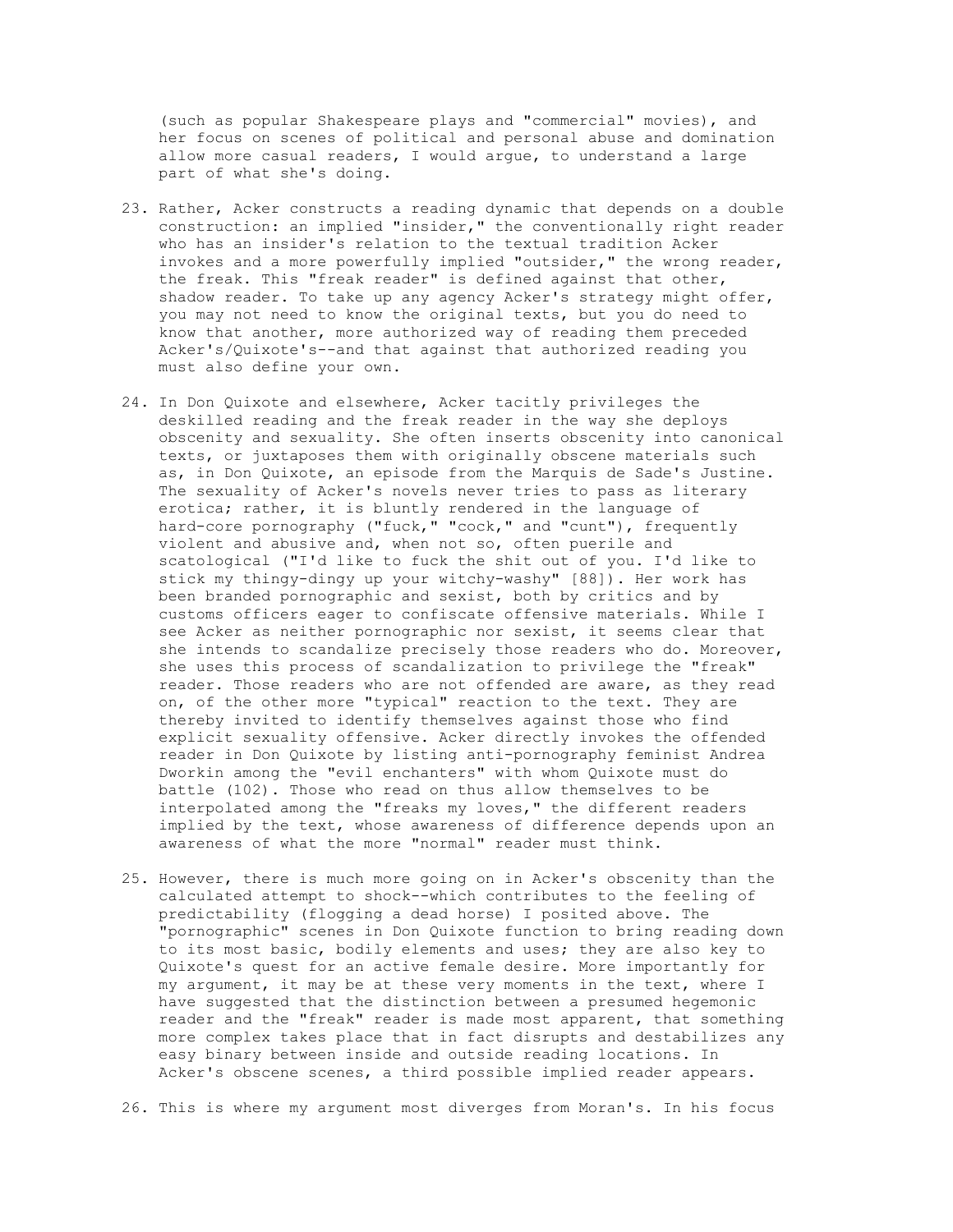on the construction of "Kathy Acker" as a brand name, as an unwilling part of the commodification process that sells her texts, Moran sees the sexual and the shockingly violent scenes in her work as simply playing into the ongoing combination of a discourse of risqué, bohemian authenticity with a frisson of trendily poststructuralist intellectual capital. He argues that Acker's use of "sexually explicit, violent material often perceived as 'confessional,'" when combined with the more theoretical and experimental elements, creates a "persona [that] is particularly appealing to celebrity culture... because it suggests that the self can be reinvented at the same time as it points to the existence of an innate, deep-seated identity" (144). The sex scenes, in other words, let readers have their cake and eat it too, while draining Acker's work of its critique of social relations: readers get the commodified version of identity-politics-as-autobiography (access to others' "unusual" or "colorful" experiences) and all the hipness of postmodernism. (None of this, Moran is careful to note, necessarily discredits Acker's writing.)

- 27. However, another way of looking at these elements of Acker's work in this particular context of the mainstreaming of debates over "difference" is to see her as capitalizing upon the uneasy recognition of difference in ways of reading that arose from anti-pornography feminist theorizing. I have argued elsewhere that, increasingly in the 1980s, the issue of pornography and, more broadly, obscenity offered some feminists a rallying point that promised to restore to feminism its sense of unified oppositionality--based, as that sense originally was, on claims of women's fundamental difference from male society--and to patch up the divisions within feminism to which advocates of identity politics had demanded attention. If anti-pornography activism seemed to offer a way of transcending (or avoiding) the differences among women, it did so by relocating difference elsewhere. In its cruder forms, anti-pornography feminism asserts a clear divergence between women's sexuality (whether lesbian or heterosexual) and men's (gay or heterosexual); but often it develops a much subtler assertion of a less essentialized difference, that between two imagined groups of readers of pornography: those who are taken in by it (primarily men, but also women) and those who can "rise above it" in order to see it critically (see Pitchford).
- 28. Reading pornography for other than pornographic purposes--whether one reads as a feminist protester or an academic theorist, a historian, or a censor--itself entails imagining another reader who reads differently. Walter Kendrick's research into the history of public discourse about pornography suggests that its critics have consistently constructed the reader of porn as "someone else," usually in terms of both class and gender; usually, this someone is presumed to be taken in by the text--and vulnerable to its suggestions and distortions--in ways that the more dispassionate critic claims not to be. While the critic tends to imagine himself or herself as immune to the pornographic text's intentions, his or her paternalistic concern about such texts centers on the image of other readers who are unable to be critical. So for the critic, the act of looking at pornography is always haunted by the shadowy presence of this other, intended reader and his or her imagined reading--the reading for which the text was ostensibly designed.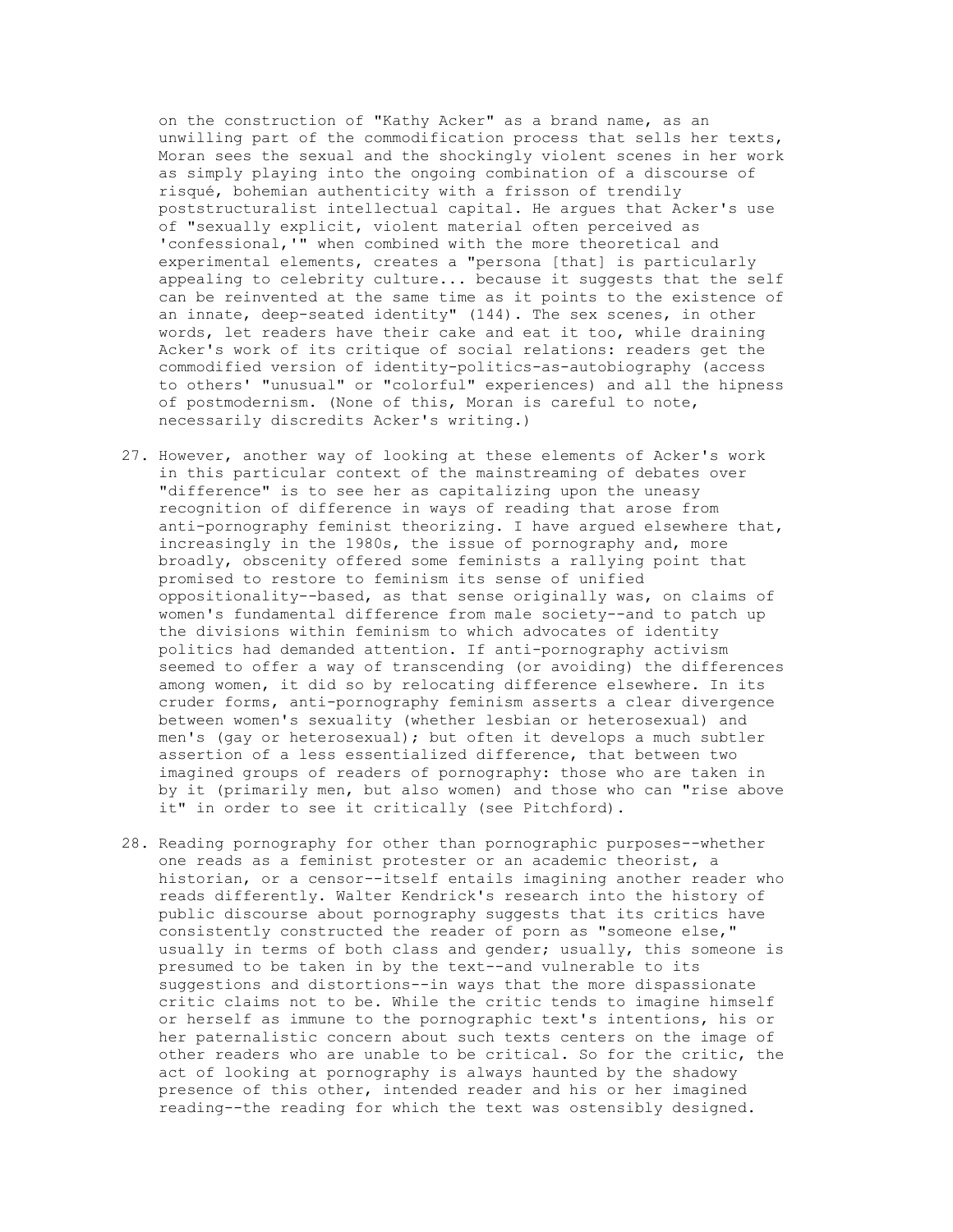- 29. Acker's sexual scenes are not pornographic; their primary purpose is not to arouse the reader (although arousal may be, of course, a secondary effect, and source of reading pleasure, albeit an ideologically troubling pleasure for some readers). Nevertheless, reading such scenes, in the context in which Acker's pastiche places them, involves taking on a position something like that of the idealized critic of pornography: one is haunted by the awareness of arousal taking place elsewhere, in the previous lives or original intentions of these images and these words. As with the other borrowed texts and language, Acker's female knight is the wrong reader of these sexual materials--because, as she has asserted, women are not supposed by conventional discourse to have autonomous sexual desires. Again the original, implied (pornographic) reader of the text or language Acker borrows is not identical to the implied freak reader of Acker's text, whose representative or point of identification is Quixote. However, neither is the original implied reader of pornography identical to the "inside" or hegemonic literary reader I've been talking about so far (as Quixote's/the freak's other). So, in fact, there are two "other" readers lurking behind Acker's explicitly sexual scenes: there is the stereotypical implied reader of porn, the solitary male masturbator; and there is the mainstream literary reader--and this now includes the middle-class, anti-porn feminist reader--who might be shocked by such material.[3] Neither of these reactions or ways of reading is Quixote's, and neither of them is the reaction Acker asks of her freaks.
- 30. The explicit sexual discourse in Acker's writing complicates the reader's subject position, rescuing it from what I have referred to as the potentially flogged-to-death opposition between the "inside," traditional reader and the "outside," freak reader (and I think this is true whether her actual reader is the exiled female reader or not). In at least one spot in Don Quixote, Acker's text makes explicit this more complex triangulation of the implied readers. Here, she incorporates passages from one of Catullus's love poems in their original Latin, with what starts out as a standard grammatical gloss, in English, printed alongside in a parallel column (for instance, "The subjunctive mood takes precedence over the straightforward active" [47]); but both the poem and the grammatical reading of it are quickly invaded by another reading, in the form of the highly personal and sometimes explicitly sexual voice of a lover, which breaks into the Latin lines and turns the accompanying analysis of tenses into personal musings on time and loss--as in this excerpt:

| nunc iam illa non vult: tu        |                          |
|-----------------------------------|--------------------------|
| quoque,                           |                          |
| impotens can't fuck any           |                          |
| boyfriends these days, bad        |                          |
| mood no wonder I'm acting         |                          |
| badly, noli NO                    |                          |
| nec quae fugit sectare, nec miser | My present is negative.  |
| vive                              | This present becomes     |
| good advice sed obstinata mente   | imaginary: The future of |
| perfer, obdura.                   | amabitur and the         |
| vale, puella. (My awful telephone | subjunctive at the       |
|                                   |                          |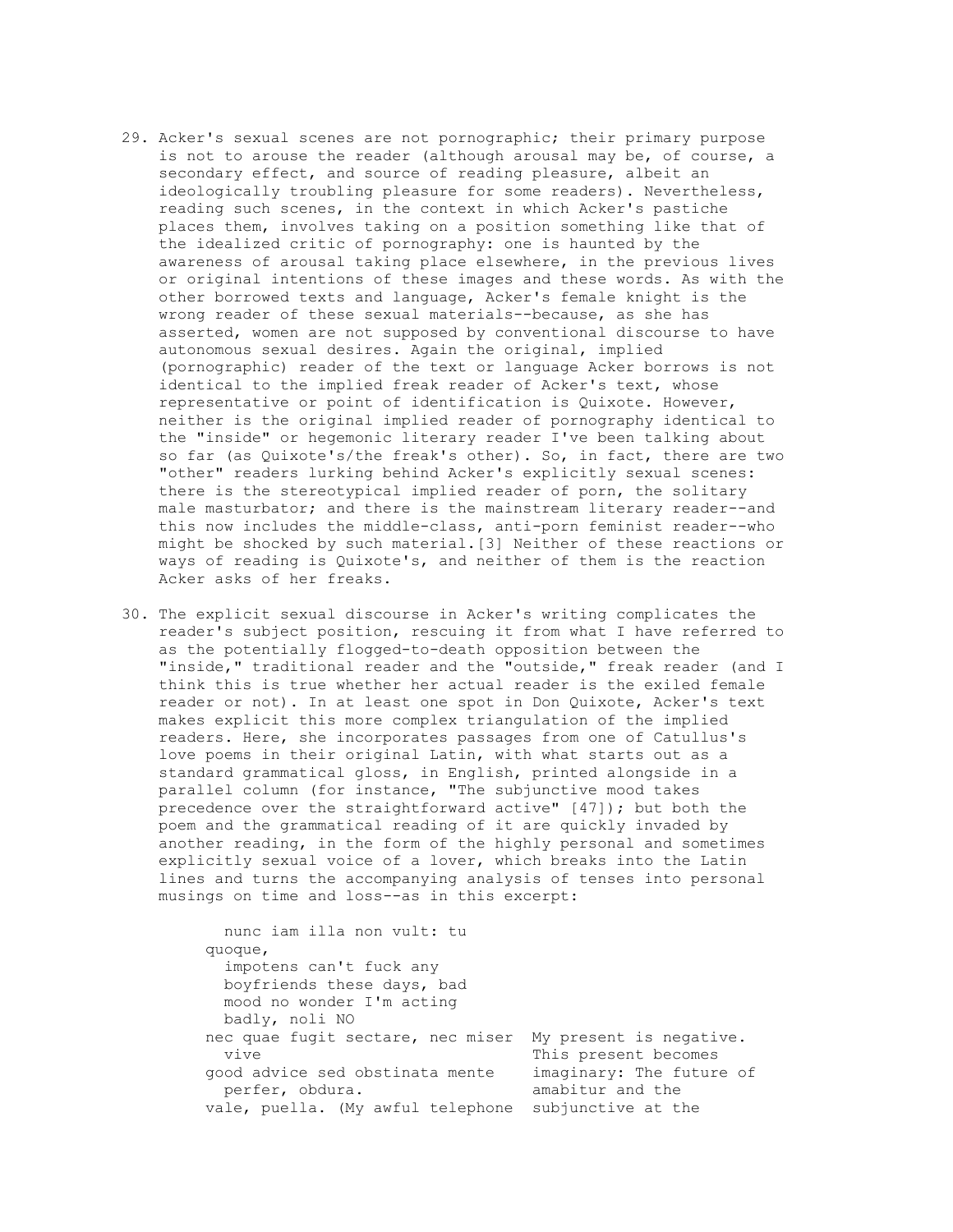call. This's my apology, Peter. beginning of the poem? (48)

This scene occurs near the start of the section, "Other Texts," which has as its heading or epigraph the announcement that Quixote can only proceed by "read[ing] male texts which weren't hers." Acker begins by presenting a canonical, male-authored text about sexual/romantic desire alongside, literally, a standard way of reading that text; the latter renders visible on the page the conventional implied reader--perhaps not the reader originally intended by Catullus, but the reader implied by contemporary publications of his poems in Latin text books, an objective and privileged reader on the inside of the educational system. The second reader, whose voice breaks into both the canonical text and the "inside" reading of it, is the desiring female freak whose "present is negative" and "imaginary" because her desire is impermissible; she "can't fuck any boyfriends" and must ask forgiveness for speaking passionately--from a lover named Peter, whose name evokes on the one hand the desired male sexual organ and, on the other, both God's judge, St. Peter (and his earthly avatar, the Pope--thus, church authority), and the city of St. Petersburg, which has been described a page earlier as "cool [and] cold," designed by architects to restrain and contain "unhandlable passion" (46).

31. So here is the "male text" and its two, quite opposite readers. The third implied reader--whom I have called the pornographic reader--appears as Acker follows this borrowed poem with what appear to be her own translations of two other poems from the Catulli Carmina. In the next, two central lines read like dialogue from a hard-core movie:

> take it kiss me do it grab me grab my arms grab my ankles grab my cunt hairs. (49)

 I would argue that, whether or not Acker's reader knows that the original text--by which I mean Catullus's poem, rather than the less specific text of pornography echoed here--speaks of nothing more graphic than the lovers exchanging thousands of kisses, this is a moment when the explicit evocation of sex intrudes upon both the ways of reading (or elsewhere-implied readers) that had been laid out explicitly in relation to the previous poem. First, these lines clearly imply or invite a shocked reaction from the "inside" reader represented by the standard academic gloss. But they also embody a far more direct, visceral, and, in a sense, authorized desire than that articulated in the voice of the "freak" reader (Quixote? Acker?) above. Their language evokes how women tend to speak in heterosexual pornography--that is, in texts conventionally aimed at male "one-handed readers," where female sexual desire (or a male vision of it) is welcomed and is articulated openly, greedily, and continually--but toward ends very different from those of Acker's desiring knight/reader. Only somewhere in the interplay between all three of these implied readers--academic insider, female freak, and male masturbator--can the text in pastiche yield a new life, one that offers a voice to articulate female desire and agency for change.

32. Thus sexual desire breaks down the reader's distance from the text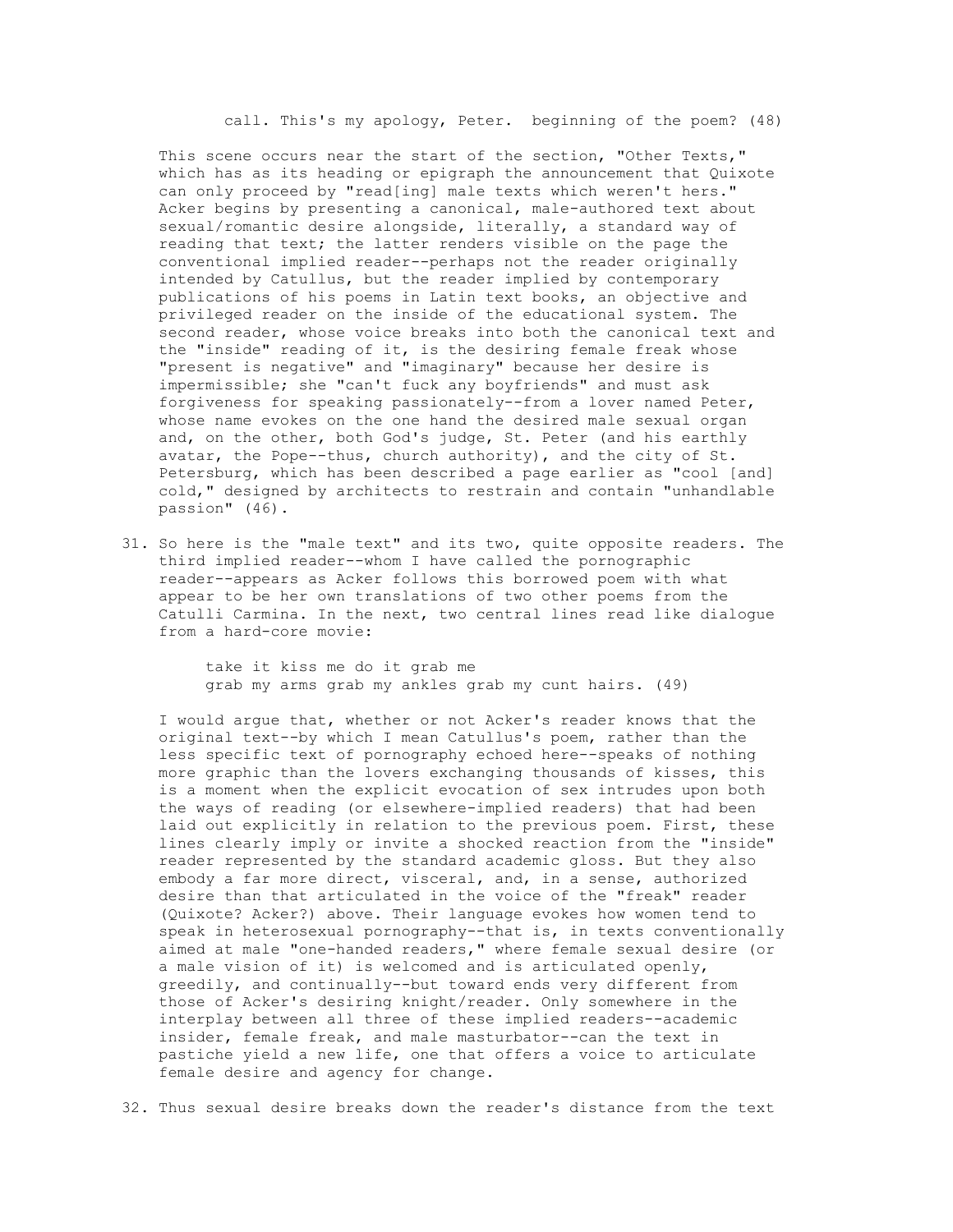and her simple position of polar difference from the canonical reader here. The sexual portions of Acker's text show more than any others that agency derives not simply from identifying the gaps and inconsistencies of a patriarchal textual tradition, from the cleanly and permanently outside location of the excluded reader; rather, agency also depends on the active articulation of desire, and on rewriting those texts to include and articulate that desire. The position of Acker's reader is ultimately both outside the text and inside it, bound to enter it because of its offer of a language that might speak desire.

33. I close with one last echo of my phrase "flogging a dead language," to cite the repeated scenes--there are at least three--of consensual sexual whipping in Acker's novel. (These are perhaps floggings in a dead language.) Certainly, the rituals and trappings of sadistic and masochistic sex play, when used as signifiers of simple transgression, can become as exhausted and lifeless as any other signifiers. In such contexts they can merely recreate, in dead immobility, an oppositional relation between two social groups--"them" and "us," imagined bourgeoisie and freaks. But in Acker's hands, these sexual scenes enact a more complex dynamic between readers and text, and between freak readers and other possible readers. In sexual flogging, a painful act intended for punishment and correction is appropriated as a source of sexual pleasure. Similarly, by appealing to "freak" desires, Acker is able to appropriate the "dead language" of pastiche to create a new place of possibility for her reader, a place beyond the pointless redundancy of repetition and mere opposition.

> English Department Fordham University pitchford@fordham.edu

-------------------------------------------------------------------

 COPYRIGHT (c) 2000 NICOLA PITCHFORD. READERS MAY USE PORTIONS OF THIS WORK IN ACCORDANCE WITH THE FAIR USE PROVISIONS OF U.S. COPYRIGHT LAW. IN ADDITION, SUBSCRIBERS AND MEMBERS OF SUBSCRIBED INSTITUTIONS MAY USE THE ENTIRE WORK FOR ANY INTERNAL NONCOMMERCIAL PURPOSE BUT, OTHER THAN ONE COPY SENT BY EMAIL, PRINT, OR FAX TO ONE PERSON AT ANOTHER LOCATION FOR THAT INDIVIDUAL'S PERSONAL USE, DISTRIBUTION OF THIS ARTICLE OUTSIDE OF A SUBSCRIBED INSTITUTION WITHOUT EXPRESS WRITTEN PERMISSION FROM EITHER THE AUTHOR OR THE JOHNS HOPKINS UNIVERSITY PRESS IS EXPRESSLY FORBIDDEN.

 THIS ARTICLE AND OTHER CONTENTS OF THIS ISSUE ARE AVAILABLE FREE OF CHARGE UNTIL RELEASE OF THE NEXT ISSUE. A TEXT-ONLY ARCHIVE OF THE JOURNAL IS ALSO AVAILABLE FREE OF CHARGE. FOR FULL HYPERTEXT ACCESS TO BACK ISSUES, SEARCH UTILITIES, AND OTHER VALUABLE FEATURES, YOU OR YOUR INSTITUTION MAY SUBSCRIBE TO PROJECT MUSE, THE ON-LINE JOURNALS PROJECT OF THE JOHNS HOPKINS UNIVERSITY PRESS.

#### -------------------------------------------------------------------

### Notes

1. Walter Kalaidjian notes that more than 40 new galleries opened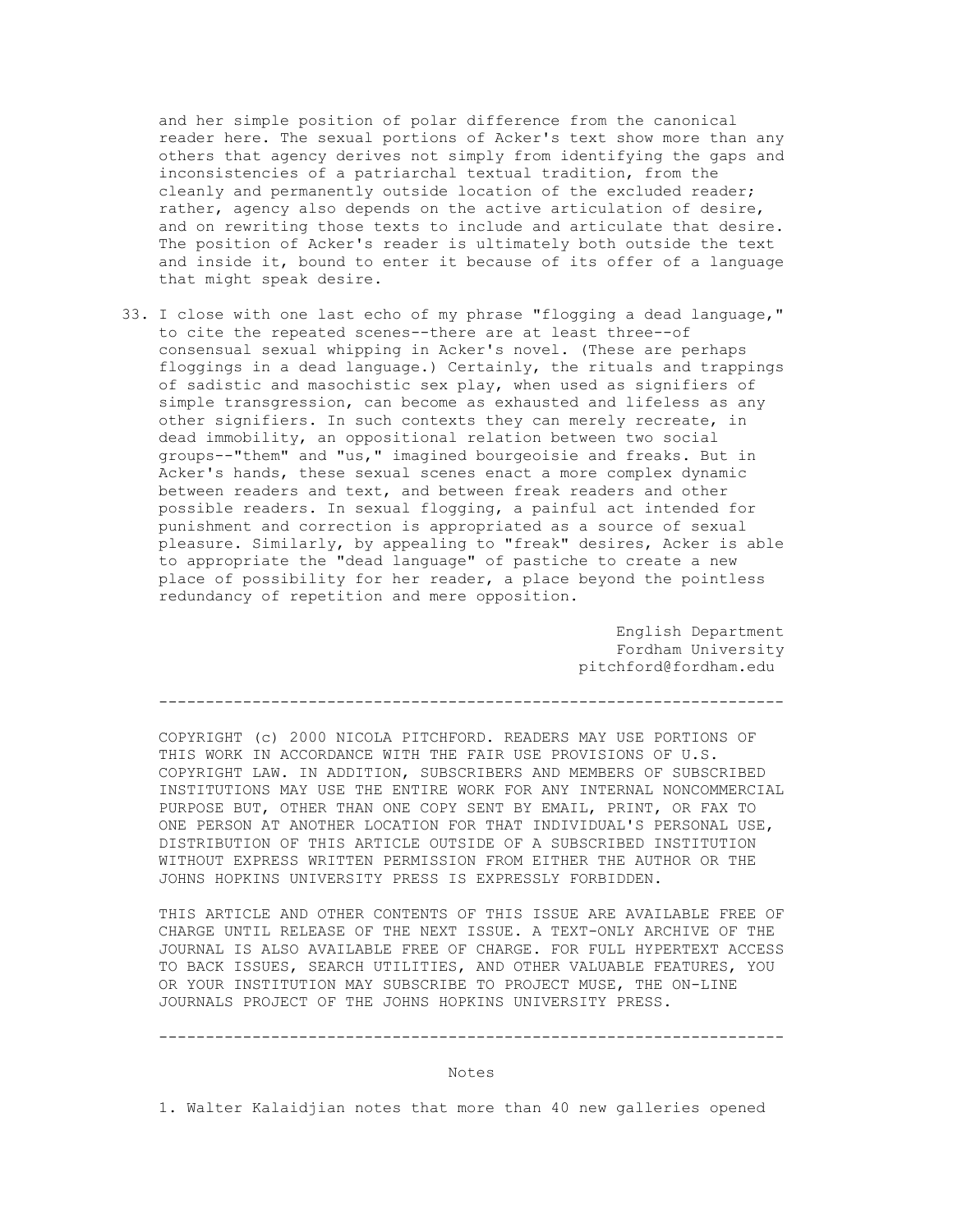in New York City during the 1980s (254).

 2. Susan Gubar cites a number of influential volumes and essays as central intersection points of identity politics and feminist theorizing in the 1980s: Cherríe Moraga and Gloria Anzaldúa's 1981 This Bridge Called My Back, bell hooks's Ain't I a Woman (also 1981), Audre Lorde's Zami (1982) and Sister Outsider (1984), Barbara Christian's "The Race for Theory" (1988), and Barbara Smith's "Toward a Black Feminist Criticism" (1977; included in Elaine Showalter's edited collection, The New Feminist Criticism, in 1985). Jill Dolan, in her discussion of identity politics (86), adds Smith's collection, Home Girls (1983), and Evelyn Torton Beck's edited volume, Nice Jewish Girls (1982).

 3. Laura Kipnis's reading of Hustler magazine further complicates this scenario of readers-imagining-other-readers; she proposes that part of the pleasure even for Hustler's intended (i.e., what I am calling "pornographic") readers is a sense of transgressing against the "bourgeois proprieties" of imagined others (388).

Works Cited

 Acker, Kathy. Don Quixote: Which Was a Dream. New York: Grove, 1986.

 Bauer, Dale M. Feminist Dialogics: A Theory of Failed Community. Albany: State U of New York P, 1988.

 Dillard, R. H. W. "Lesson No. 1: Eat Your Mind." Rev. of Empire of the Senseless, by Kathy Acker. New York Times Book Review 16 Oct. 1988: 9-11.

 Dolan, Jill. The Feminist Spectator as Critic. Ann Arbor: UMI Research, 1988.

 Gill, Jonathan. "Dedicated to Her Tattoo Artist." New York Times Book Review 16 Oct. 1988: 9.

 Gubar, Susan. "What Ails Feminist Criticism?" Critical Inquiry 24 (1998): 878-902.

 Hoffman, Roy. Rev. of Blood and Guts in High School, by Kathy Acker. New York Times Book Review 23 Dec. 1984: 16.

 Jacobs, Naomi. "Kathy Acker and the Plagiarized Self." Kathy Acker, Christine Brooke-Rose, Marguerite Young. Ed. Ellen G. Friedman and Miriam Fuchs. Spec. issue of Review of Contemporary Fiction 9.3 (1989): 50-55.

 Jameson, Fredric. Postmodernism, or, the Cultural Logic of Late Capitalism. Durham, NC: Duke UP, 1991.

 Juno, Andrea. "Kathy Acker" (interview). Angry Women. Ed. Andrea Juno and V. Vale. Re/Search 13 (1991): 177-85.

 Kalaidjian, Walter. American Culture Between the Wars: Revisionary Modernism and Postmodern Critique. New York: Columbia UP, 1993.